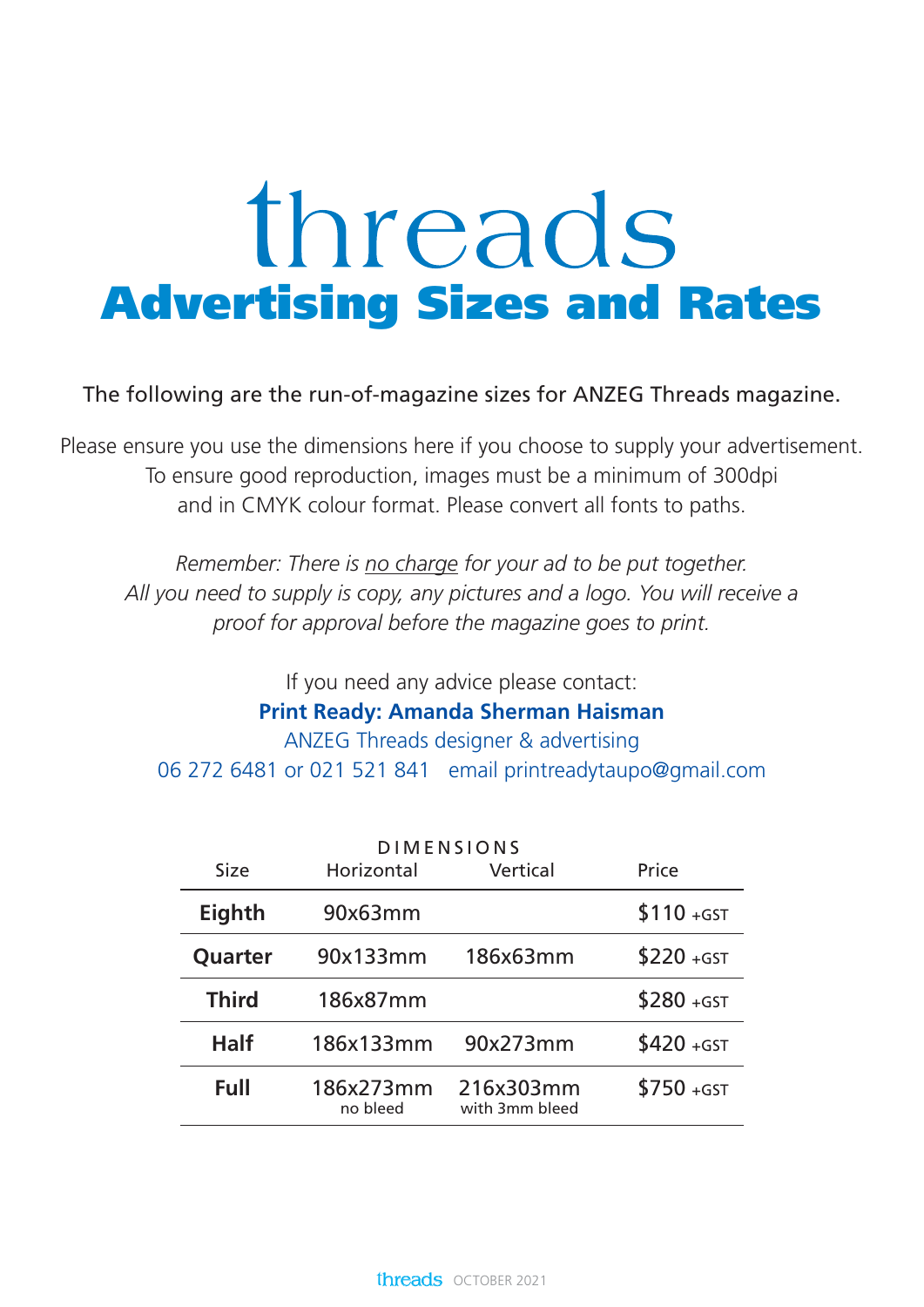| <b>Eighth page</b>        | Quarter         |
|---------------------------|-----------------|
| $$110 + GST$              | <b>Vertical</b> |
| 90mm wide x 63mm deep     | $$220 + GST$    |
| <b>Quarter Horizontal</b> | 90mm wide x     |
| $$220 + GST$              | 133mm deep      |
| 186mm wide x 63mm deep    |                 |

## **Third of Page**

**\$280 + GST**

**186mm wide x 87mm deep**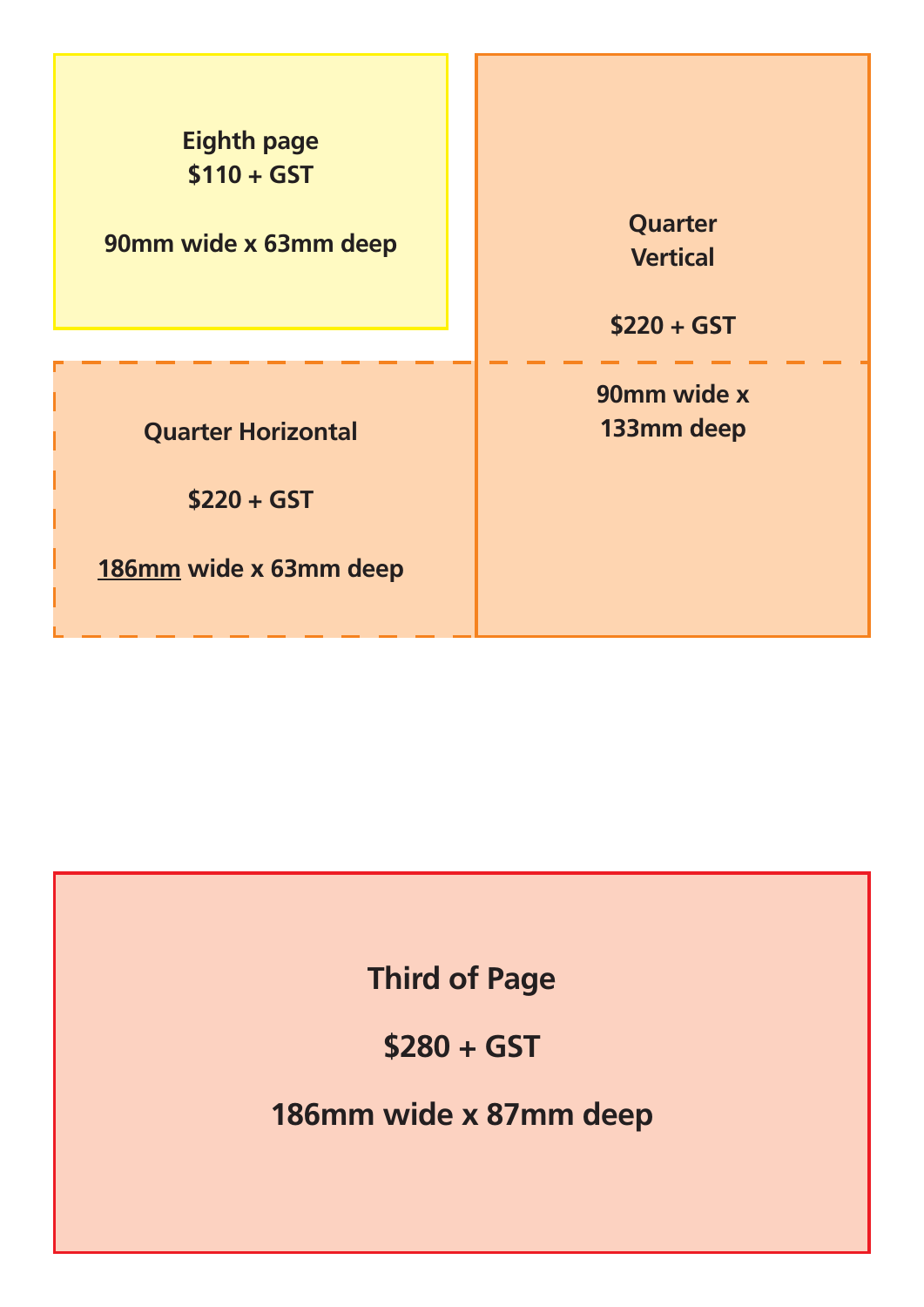